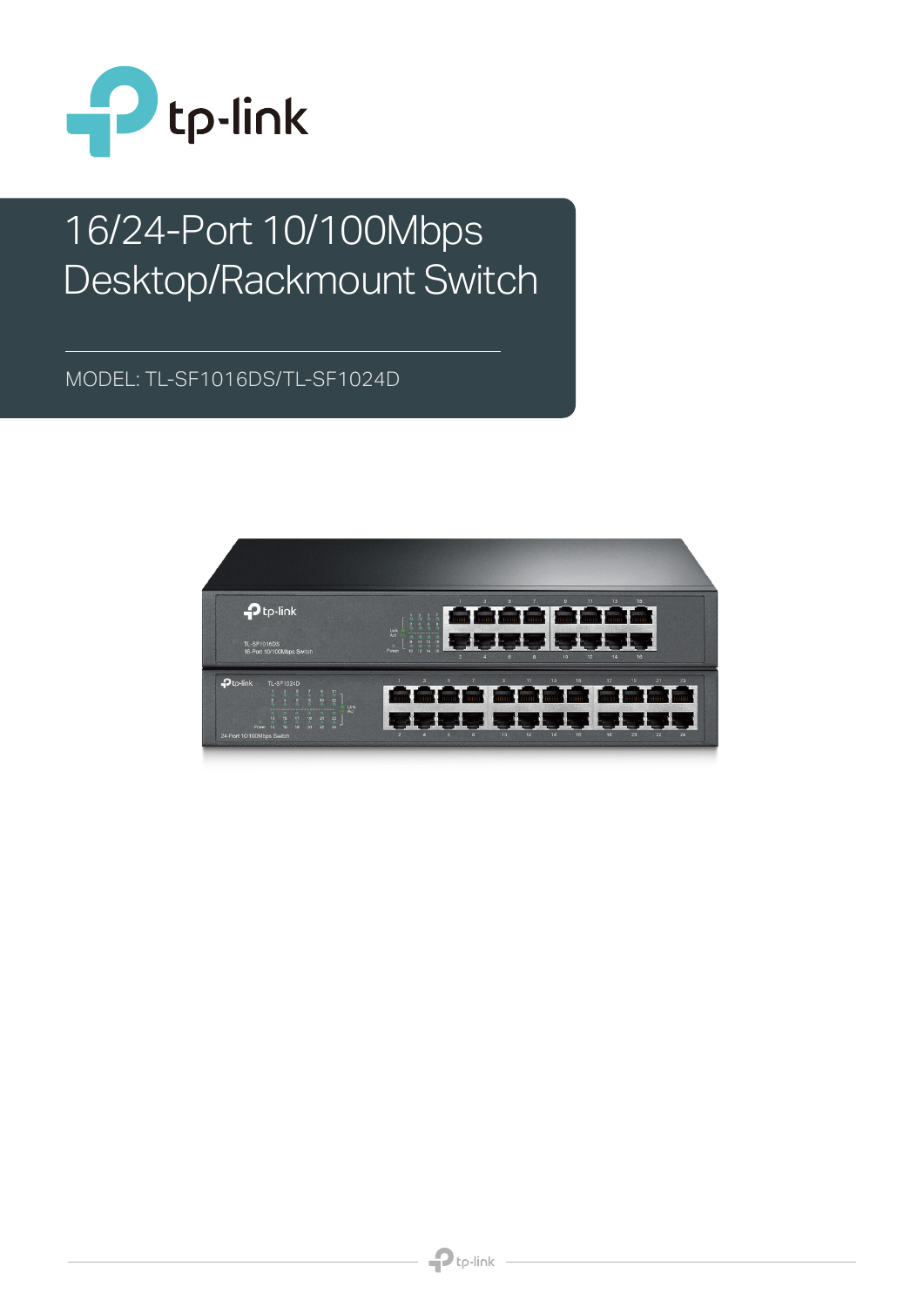### **Overview**

The 16/24-Port 10/100Mbps Desktop/Rackmount Switch TL-SF1016DS/TL-SF1024D provides you with a high-performance, low-cost, easy-to-use, seamless and standard upgrade to improve old network to 100Mbps network. All 16/24 ports support auto MDI/MDIX, so there is no need to worry about the cable type, simply plug and play. Moreover, with the innovative energy-efficient technology, the TL-SF1016DS/TL-SF1024D can reduce power consumption and the vast majority of its packaging material can be recycled, making it an eco-friendly solution for your business network.

## TP-Link Green Technology

This new 16/24-Port 10/100Mbps Desktop/Rackmount Switch TL-SF1016DS/TL-SF1024D features the latest innovative energy-efficient technologies that can greatly expand your network capacity with much less power. The switch limits the carbon footprint of your network by automatically adjusting power consumption in accordance with link status and cable length. It complies with the EU RoHS, which prohibits the use of certain hazardous materials, and most of the packaging material is recyclable.

#### Enhanced Performance

The rack-mount size steel case design, combined with a safety-certified internal power supply, make the switch the most robust product, which is very cost-effective for a less than 16/24-user environment. Featuring non-blocking switching architecture, TL-SF1016DS/TL-SF1024D forwards and filters packets at full wire-speed for maximum throughput. And IEEE 802.3x flow control for Full Duplex mode and backpressure for Half Duplex mode alleviate the traffic congestion and make TL-SF1016DS/TL-SF1024D work reliably.

#### Easy of Use

The auto features of this fast ethernet switch make installation plug and play and hassle-free. No configuring is required. Auto MDI/MDIX eliminates the need for crossover cables. Auto-negotiation on each port senses the link speed of a network device (10, 100 Mbps) and intelligently adjusts for compatibility and optimal performance.